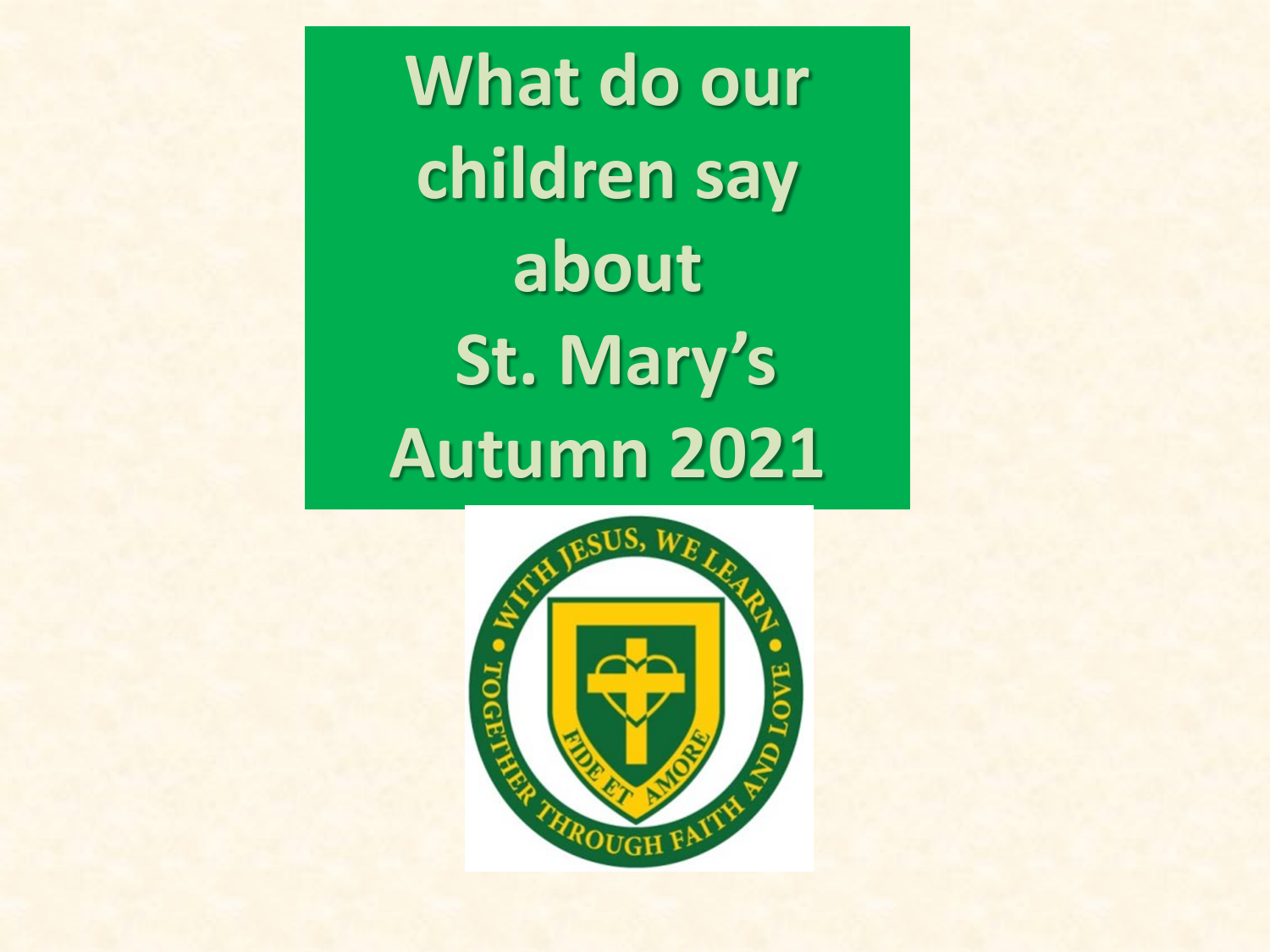# **The children have been telling us what they think of school**

**School makes me feel safe** 

**Our school is a community and we care for each other**

**Everyone listens to each other**

**Our school teaches us to treat everyone equally**

**St. Mary's is a fantastic school the teachers show us ways to work and learn.**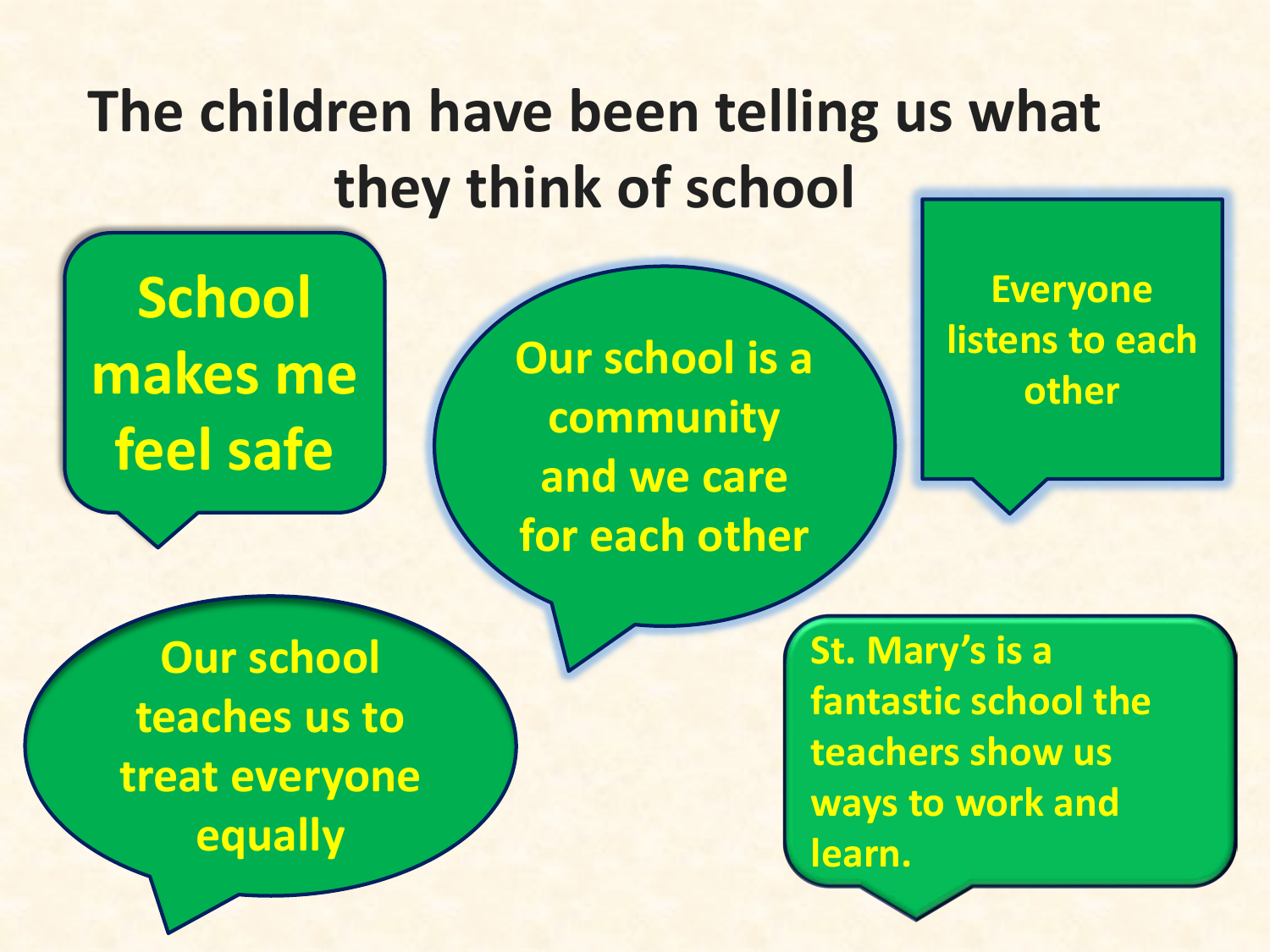School allows me to be myself

**I like that the school is fair and fun and we care for each other**



**School is fair and we treat each other equally**

**I love school because it makes me want to work hard and try my best**

**We work hard at school and teachers help us when we are stuck**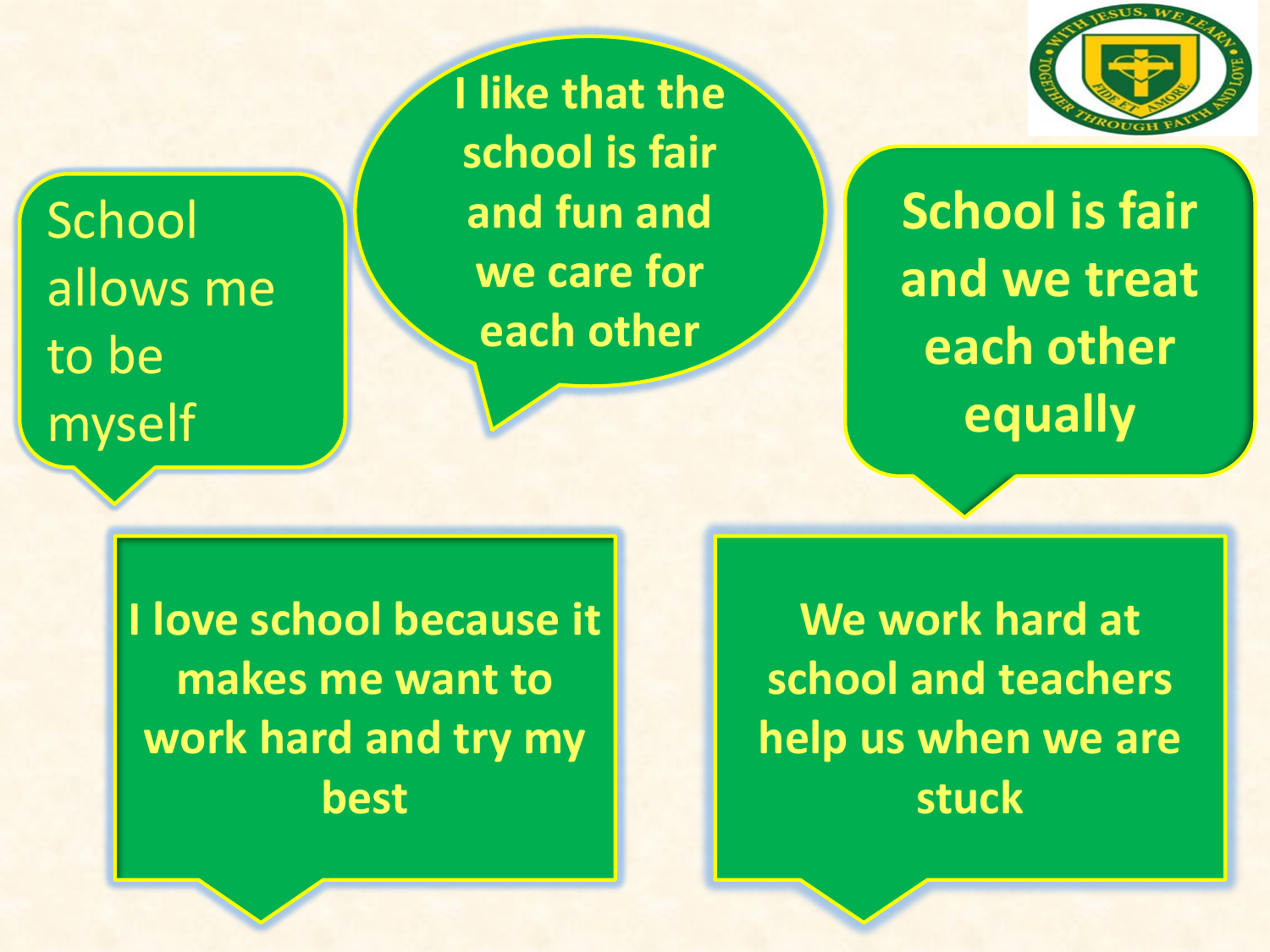**We are all friendly , kind and respectful of each other**

If we are stuck With our work the teachers always take the time to help us

The teachers are very helpful with work and they care for us

We have a  $\frac{1}{\text{great library}}$  $\frac{g_{\text{re}}}{h_{\text{us}} + h_{\text{over}}}$ 

**Every one is kind and you find friends quickly**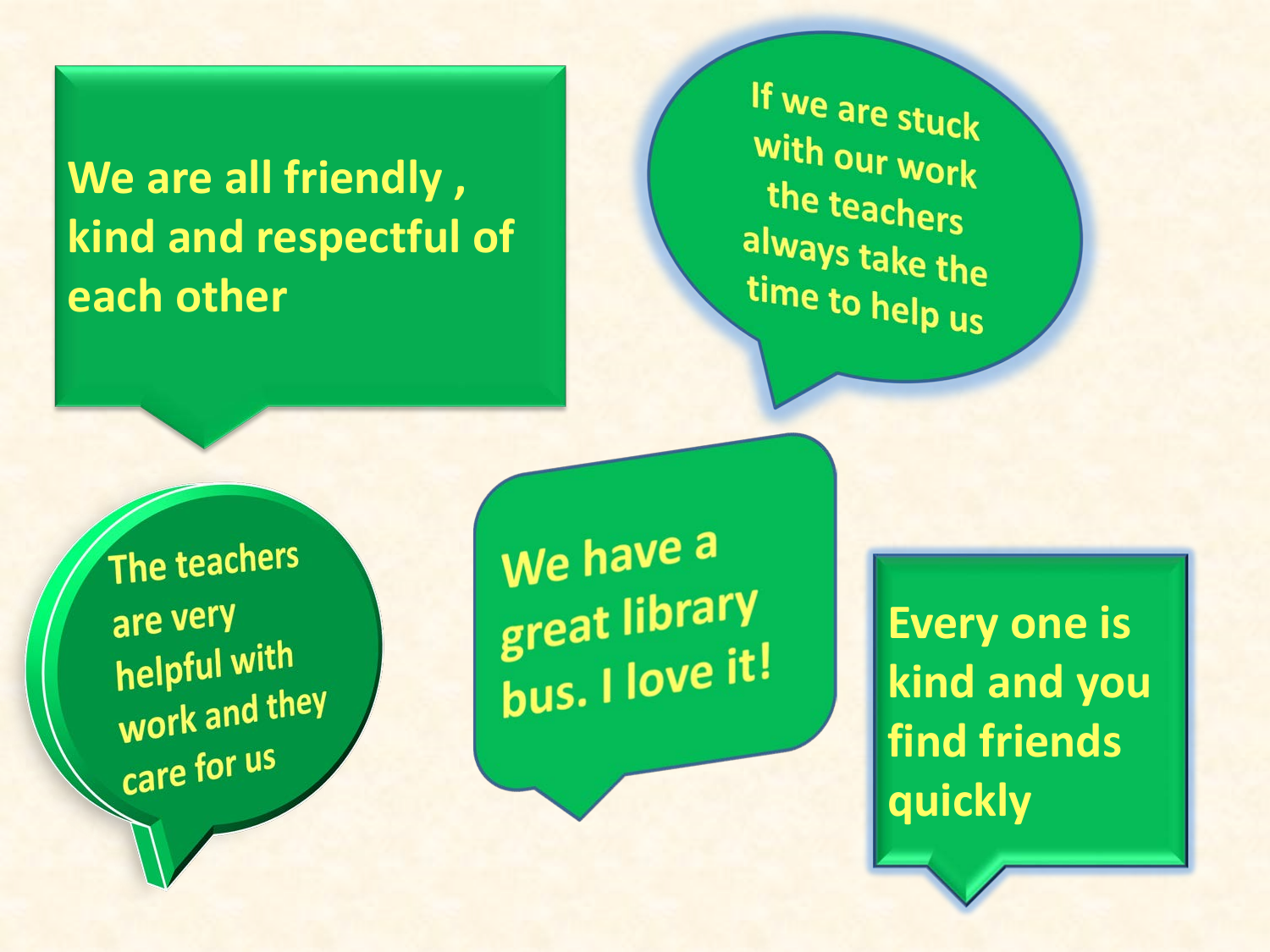# **What do our children say about St. Mary's**



- 98% said they enjoyed coming to school
- 99% said they enjoyed learning
- 100% said there is an adult in school they can talk to if they are worried
- 100% of children said they felt safe in school
- 99% of children said they are encouraged to look after their physical health
- 100% of children said the school encourages them to look after their emotional health
- 100%of children said school encourages them to respect other people from different backgrounds and treat everyone equally
- 100% My teacher listens to me
- 99% said I have another go if I get something wrong
- 98% said they felt their work was improving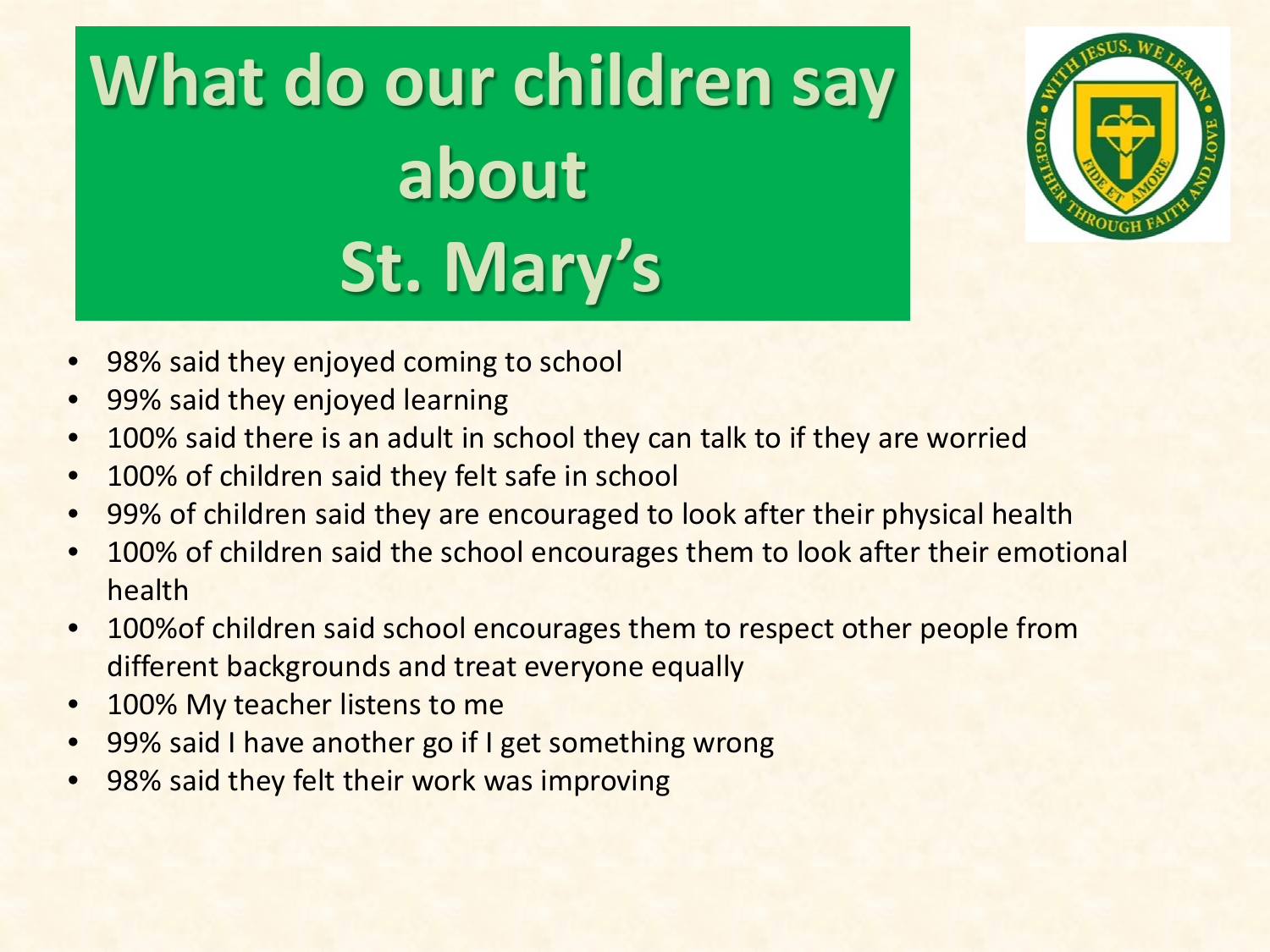# **How we learn**

We asked the children about what helps them learn and how can we help them with their learning in English and mathematics.

It helps me to learn by –

- My teacher helps me
- The atmosphere is calm and quiet
- My partner and I discuss a problem
- Reading lots of books
- I learn most when I try my best
- By doing challenge, chilli challenge
- When I am in school everyday
- The teacher gives us examples
- Practice starters
- Doing my checklist
- Looking at examples of writing
- Using the Maths wall
- Learning to read different books
- Using the iPad and computer
- Using all the resources
- When I use my mind





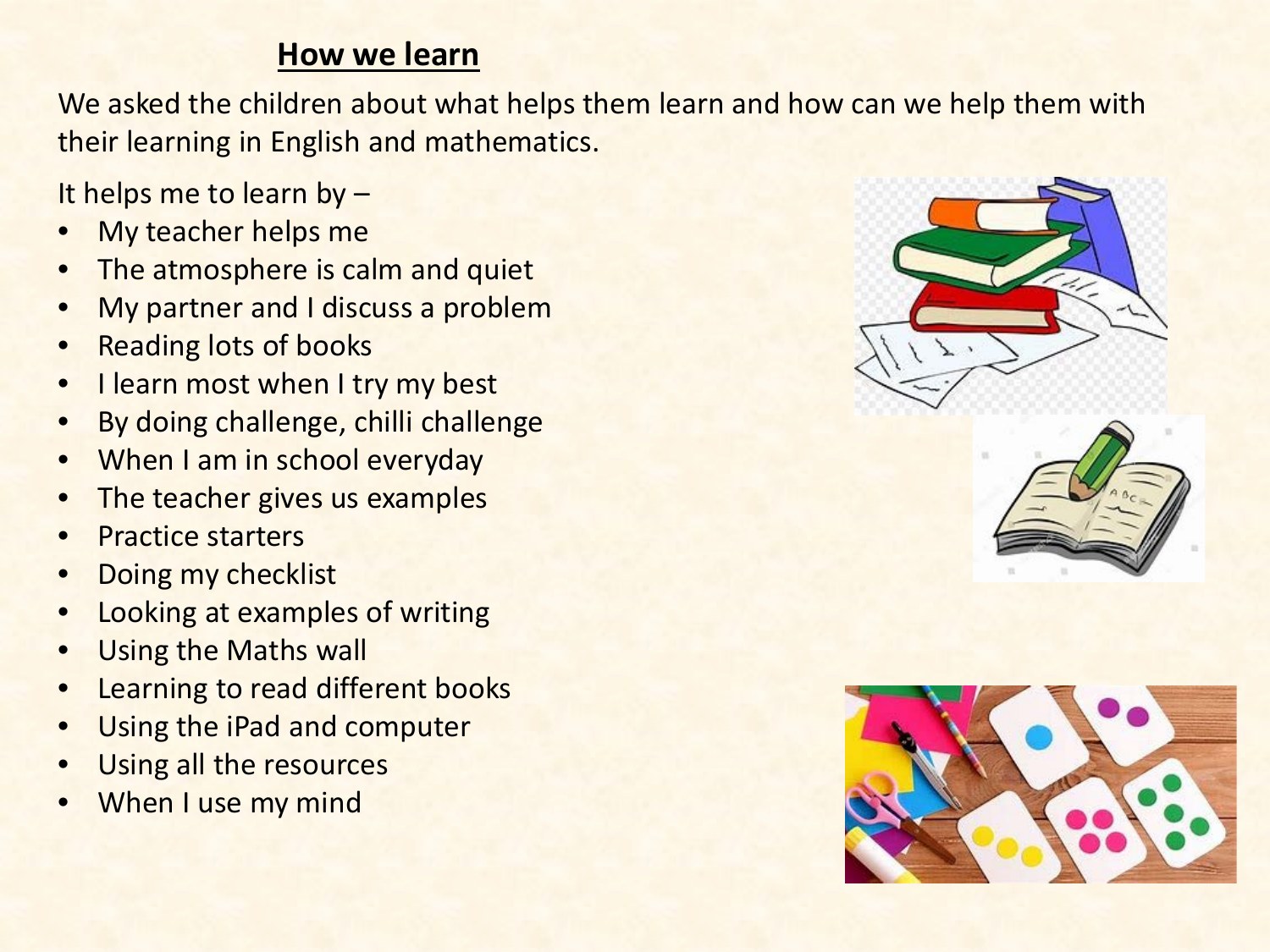# We asked the children what would help to improve the school

# I can improve my learning by-

- Having longer play on Friday
- Golden time
- Climbing wall in KS2
- More work on COP26 and climate change
- **Learn more about other languages**
- Help people by raising more money for charity
- Have a craft club
- I just wish we had a big football pitch like other schools
- Some more new books for the library.